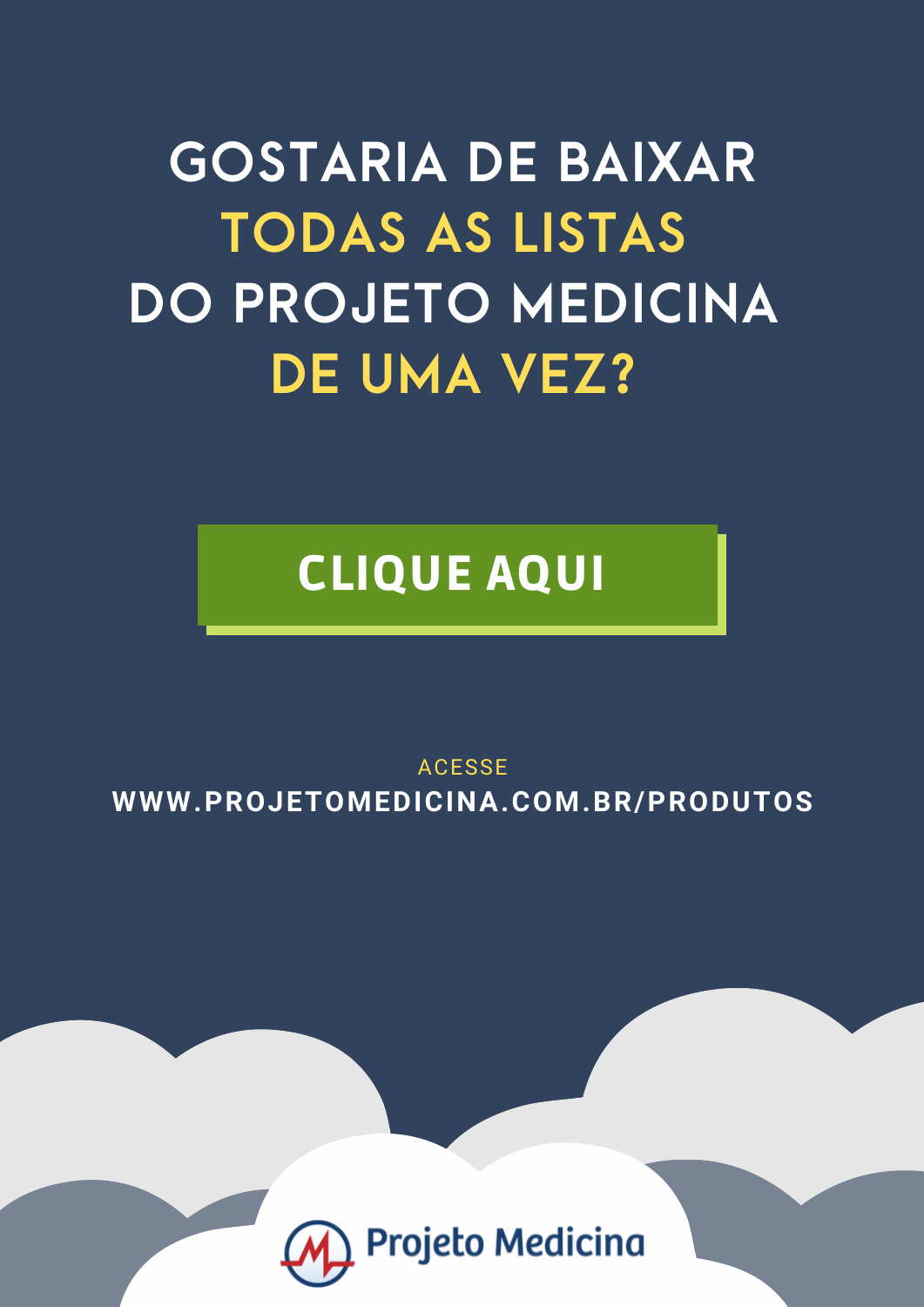

### **Inglês – Text Comprehension – Fácil [20 Questões]**

#### **01 - (UFLA MG)**

Hygiene was almost unheard of in Europe during the Middle Ages. Consequently, millions of people died during various epidemics that raged throughout Europe. The worst outbreak of plague, called the Black Death, struck between the years 1347 and 1351. The populations of thousands of villages were wiped out. In fact, it is thought that about one-third of all the people in Europe perished during the Black Death.

(Gear, Jolene & Gear, Robert - Cambridge Preparation

for the TOEFL Test - 2002 - Cambridge University Press - UK)

The main topic of the passage is

- a) the epidemics that raged throughout Europe.
- b) the Black Death.
- c) diseases in Europe.
- d) the years 1347 and 1351.
- e) hygiene during the Middle Ages in Europe.

#### **02 - (UNIUBE MG)**



WATTERSON, Bill. The Calvin and Hobbes Anniversary Book. 1995.

Do texto pode-se entender que:

- a) Os personagens afirmam a existência de seres em outros planetas.
- b) Cada um gostaria de que existissem seres em outros planetas.
- c) Os personagens estão preocupados com a existência de seres em outros planetas.
- d) Os personagens filosofam sobre o ser ou não ser.
- e) Geralmente, pensa-se de acordo com seus próprios interesses.

#### **TEXTO: 1 - Comum às questões: 3, 4**

By **Cathy Newman** Photographs by **Steve McCurry**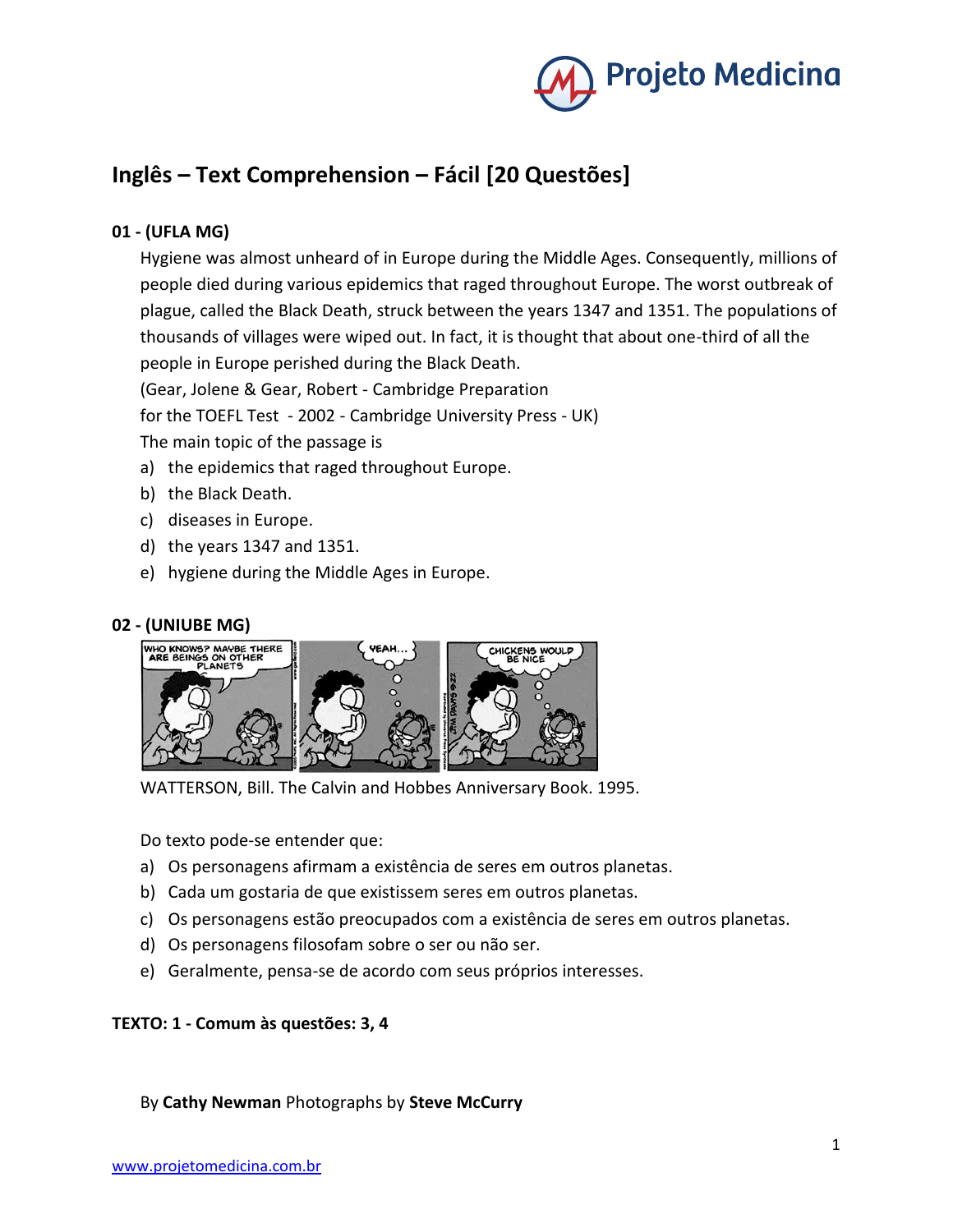



#### **Her eyes have captivated the world since she appeared non our cover in 1985. Now we can tell her story**

#### **Get a taste of what awaits you in print from this compelling excerpt.**

Names have power, so let us speak of hers. Her name is Sharbat Gula, and she is Pashtun, that most warlike of Afghan tribes. It is said of the Pashtun that they are only at peace when they are at war, and her eyes—then and now—burn with ferocity. She is 28, perhaps 29, or even 30. No one, not even she, knows for sure. Stories shift like sand in a place where no records exist. Time and hardship have erased her youth. Her skin looks like leather. The geometry of her jaw has softened. The eyes still glare; that has not softened. http://mesa.nationalgeographic.com/ngm/afghangirl/index.html



The young Afghan refugee who stared from the cover of *National Geographic* in June 1985 was an enigma for 17 years. What was her name? Had she survived? This past January photographer Steve McCurry joined a crew from National Geographic Television & Film to methodically search for her.

They showed her photograph around the refugee camp in Pakistan where McCurry had encountered her as a schoolgirl in December 1984. Finally, after some false leads, a man who had also lived in the camp as a child recognized her. Yes, she was alive. She had left the camp many years before and was living in the mountainous Tora Bora region of Afghanistan. He said he could find her, and three days later he and a friend brought her back to the camp. There, the remarkable story of this woman, Sharbat Gula, began to be told.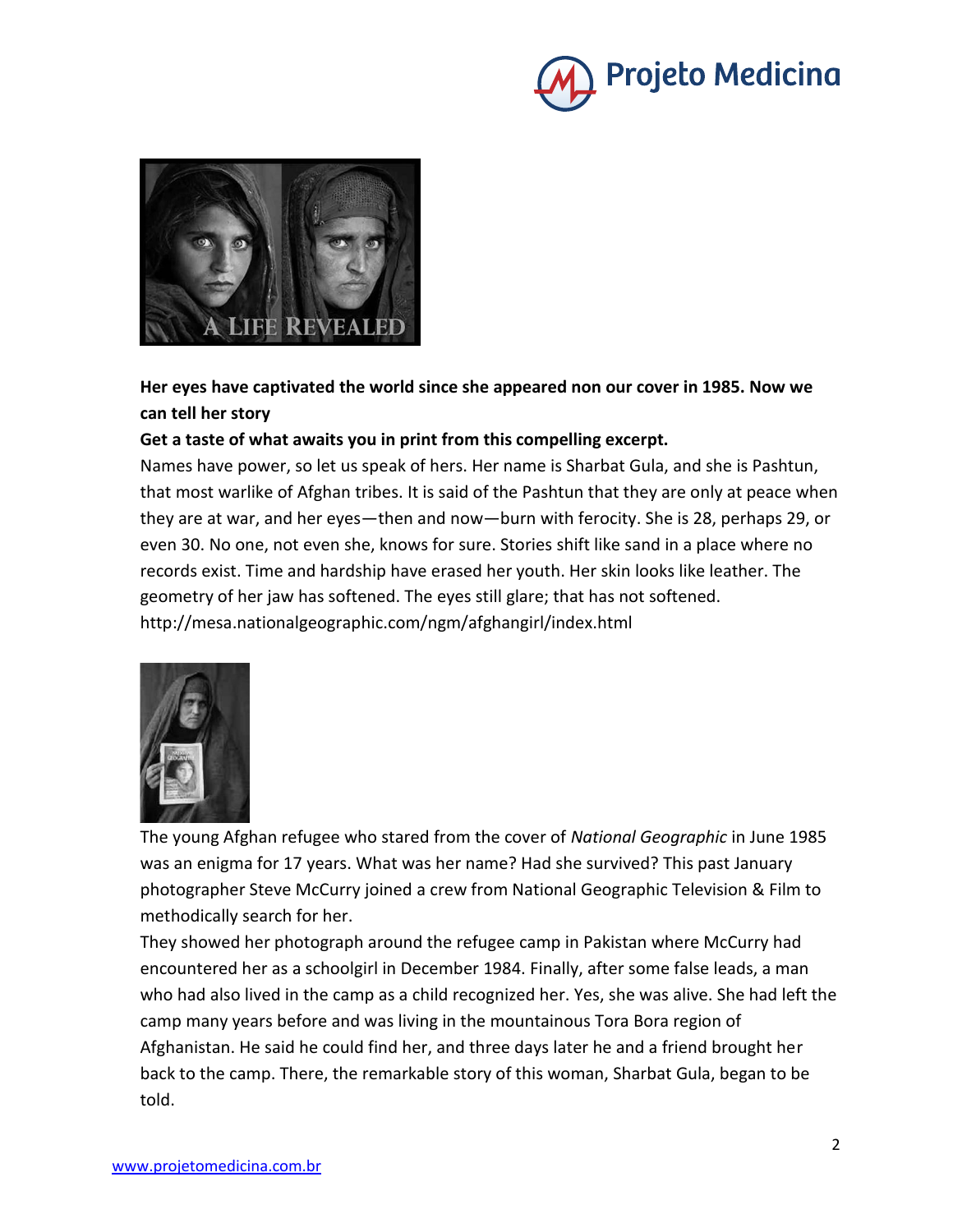

http://mesa.nationalgeographic.com/ngm/afghangirl/zoom1.html

#### **Portrait of a Survivor**

Photograph by Steve McCurry

#### **03 - (UFRN)**

O primeiro encontro do fotógrafo com a afegã ocorreu

- a) em janeiro.
- b) no Afeganistão.
- c) em um estúdio.
- d) no Paquistão.

#### **04 - (UFRN)**

Passados muitos anos, Sharbat Gula

- a) esteve no país onde havia estudado.
- b) resolveu procurar seus amigos de infância.
- c) decidiu morar no antigo acampamento.
- d) liderou um movimento em favor das crianças.

#### **TEXTO: 2 - Comum à questão: 5**

Read the text carefully and choose the correct alternative for each question.

#### **How do Hearing-Impaired People Talke?**

Hearing-impaired people do not hear sounds well. How do they "hear" words and talk? Many hearing-impaired people use American Sign Language (ASL). They talk with their hands.

Sometimes two hearing-impaired people talk to each other. They use ASL. Sometimes a person interprets for hearing-impaired people. The person listens to someone talking, and then he or she makes hand signs.

There are two kinds of sign language. One kind has a sign for every letter in the alphabet. The person spells words. This is finger spelling. The other kind has a sign for whole words. There are about five thousand of these signs. They are signs for verbs, things and ideas. Some of the signs are very easy, for example, **eat**, **milk**, and **house**. You can see what they mean. Others are more difficult, for example, **star**, **egg**, or **week**.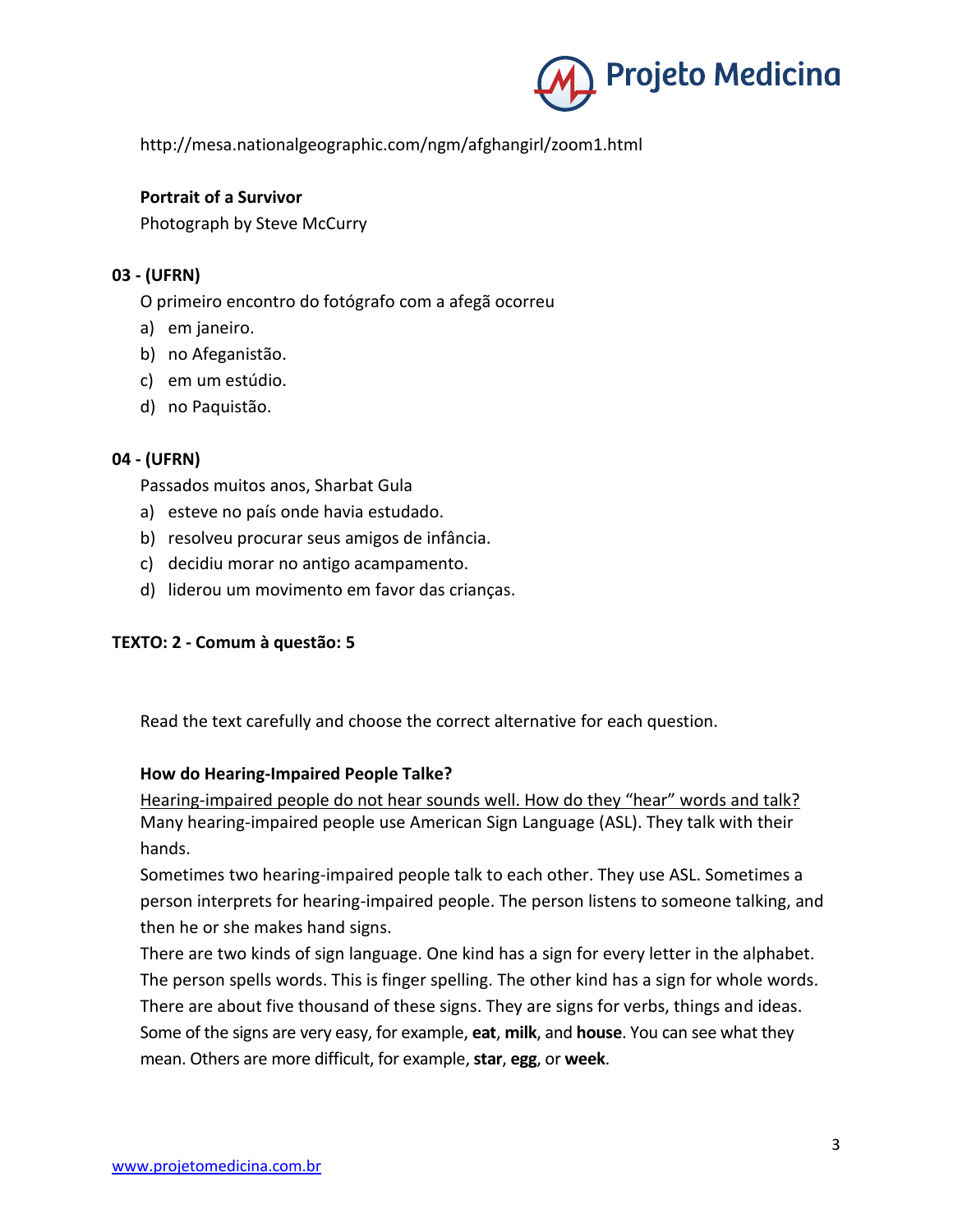

People from any country can learn ASL. They do not speak words. They use signs, so they can understand people from other countries.

ASL is almost like a dance. The whole body talks.

*(Ackert, Patricia: Facts & Figures - Heinle & Heinle, 1999:58)*

#### **05 - (UFLA MG)**

In the sentence: "There are about five thousand of these signs", the underlined words mean:

- a) 50.000
- b) 500
- c) 5.000
- d) 50
- e) 500.000

#### **TEXTO: 3 - Comum à questão: 6**

A tree can be seen as a complex engine, converting fuel into energy and manufacturing new products from available resources. The complicated but almost instantaneous process that takes place inside a leaf employs energy from the sun to convert water and carbon dioxide into sugars and other organic molecules. This process is called photosyntesis. All tree leaves carry out photosyntesis in basically the same way.

The pores on the outer skin of the leaf open and take in molecules of carbon dioxide as needed. Meanwhile, water that was absorbed by the roots and transported upward through the trunk enters the leaf through its stem. Once carbon dioxide and water are present in a leaf that is drenched in sunlight, photosyntesis can begin.

When sunlight shines on a leaf, its energy is absorbed by molecules of chlorophyll, the pigment that gives leaves their green colour. This energy is used to combine water and carbon dioxide molecules to make carbohydrates, or sugars, and other energy-rich organic molecules. In the process, oxygen is released to the outside air through the leaf's pores. Microscopic veins in the leaf carry the newly made foodstuffs out through the stem into the twigs and branches, where they begin their journey throughout the tree. This process continues all through the growing season, as long as the leaves remain green. *(Gallangher, Nancy - Delta's key to the TOEFL test - 1999:697)*

#### **06 - (UFLA MG)**

Photosybthesis takes place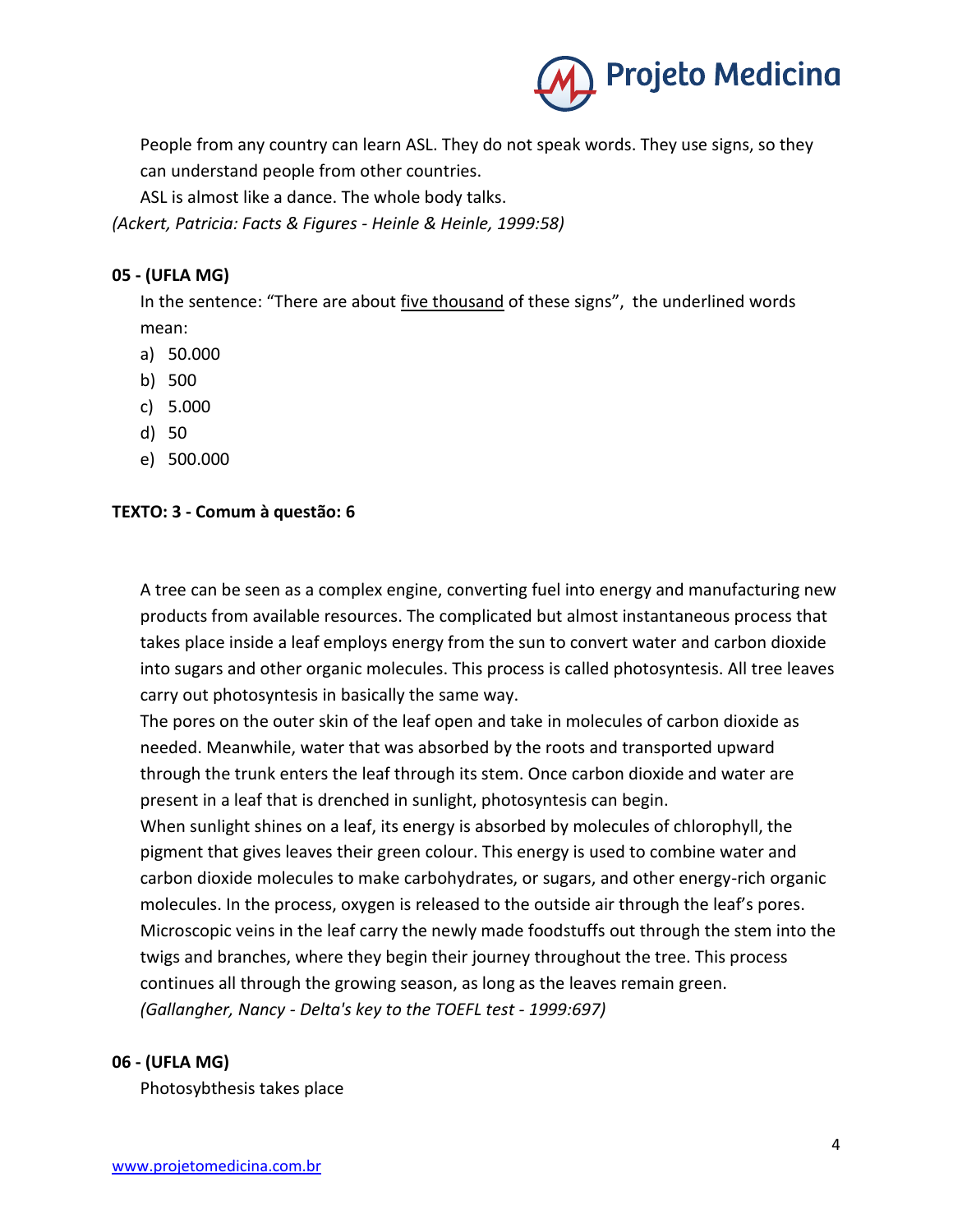

- a) In the leaves of a tree.
- b) On a tree's trunk.
- c) In carbon dioxide molecules.
- d) On the sun.
- e) In the roots of a tree.

#### **TEXTO: 4 - Comum à questão: 7**

#### PASSAGE 4

Cheese is made from the curd of milk. While there are literally thousands of varieties, which differ according to the method of preparation and quality of milk, they can be devided into three main classes. Soft cheeses are those with rinds and very soft creamy centers. Of these, Brie and Camembert are perhaps the most famous. Blue-veined cheeses have been injected with a penicillin mold, which creates the characteristic blue veins. Roquefort is perhaps the best known of the blue-veined cheeses. Pressed cheeses are those placed in a mold and firmly pressed. There are uncooked pressed cheeses, such a Cheddar, and cooked pressed cheeses, such as Gruyère.

(GEAR, Jolene; GEAR, Robert. Cambridge. Preparation for the Toefl Test)

#### **07 - (UFLA MG)**

All the statements below are true, **EXCEPT**:

- a) The quality of milk will determine the kind of cheese it will be made into.
- b) Roquefort is used for injections.
- c) Penicillin mold is used in the production of some cheeses.
- d) Cheddar and Gruyère are both pressed cheeses.
- e) Brie is an example of a soft cheese.

#### **TEXTO: 5 - Comum à questão: 8**

Court Overturns Stoning Sentence for Nigerian Woman Accused of Adultery September 25, 2003

*by NOW Staff*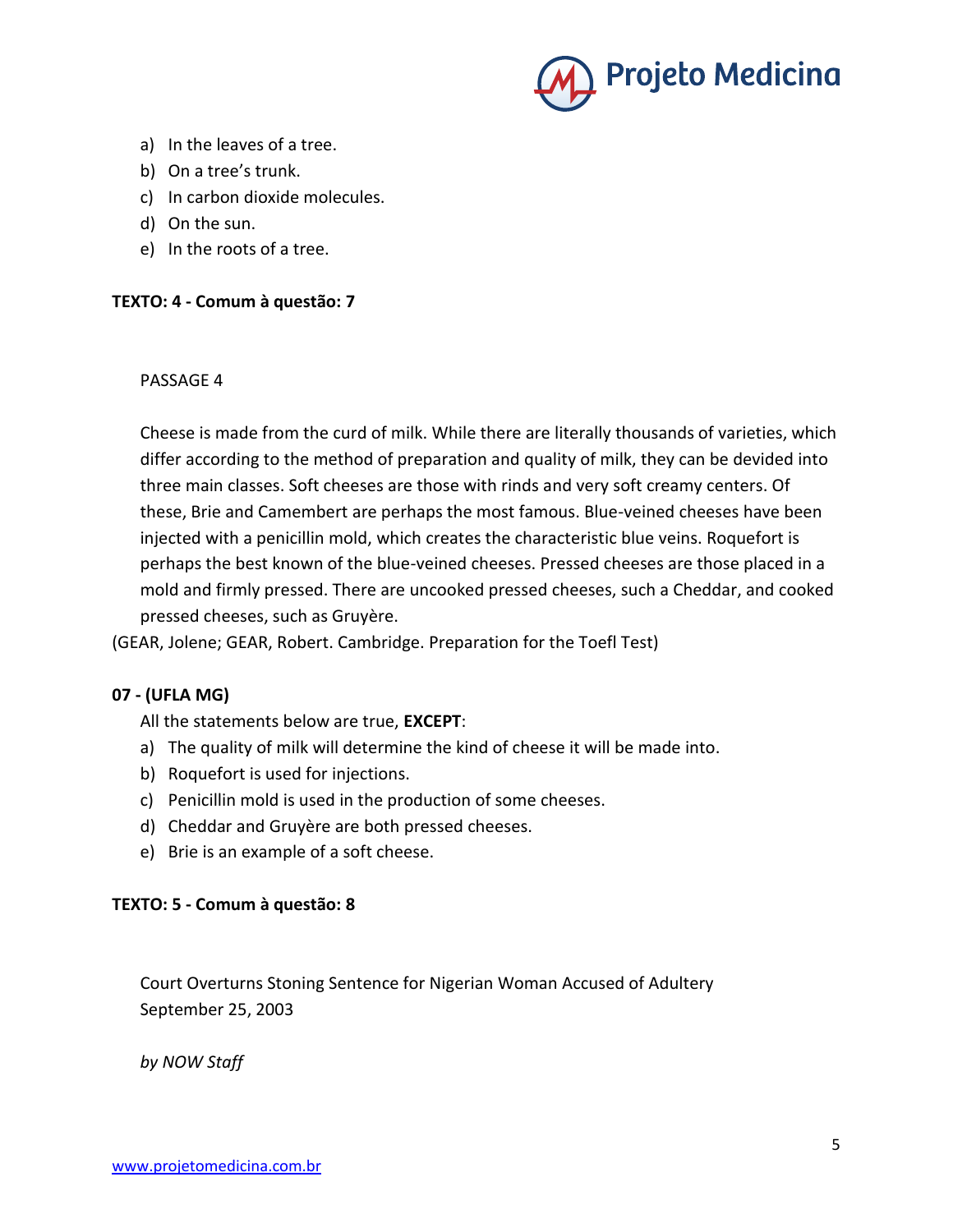

In a victory for women's rights, a Nigerian court of appeals on Sept. 25 threw out the case against Amina Lawal, a 32-year-old single mother sentenced to death by stoning for committing adultery.

Lawal was convicted of adultery for giving birth to a daughter out of wedlock, a crime punished by death under Sharia, the strict Islamic law embraced in northern Nigeria. The man she identified as the child's father was not convicted of any wrongdoing after he brought three male "witnesses" to testify on his behalf. Under

Sharia, this constitutes sufficient evidence to clear him of the accusation. Lawal had no option.

News of the brutal sentence and Lawal's unequal treatment under the law sparked outrage from humanitarian groups around the world. NOW (National Organization for Women) activists sent tens of thousands of letters to Nigerian officials and staged a protest at the Nigerian embassy in Washington D.C. "I am very happy," Lawal reportedly said after the sentence was overturned. "God is great and he has made this possible."

Feminist leaders expressed relief at the news of the overturned sentence, but warned against complacency. "Unless both women and men are treated equally under the law in northern Nigeria, other women will certainly be sentenced to death for the 'crime' of becoming pregnant out of wedlock, even if the pregnancy is the result of rape," said NOW President Kim Gandy. "We must continue to demand Nigeria's compliance with international law and even its own constitution in regard to the treatment of women." (Disponível em‹ http://www.now.org › Acesso em: 8 out. 2003.)

#### **08 - (UEL PR)**

Com base no texto, o protesto da NOW aconteceu:

- a) Na embaixada americana na Nigéria.
- b) Na sede da organização na Nigéria.
- c) Na sede da organização em Washington D.C.
- d) Na embaixada nigeriana nos Estados Unidos.
- e) Na sede da organização nos Estados Unidos.

#### **TEXTO: 6 - Comum às questões: 10, 9, 11**

**From:** Jeanette Bunch **To:** Melissa Lopes **Sent:** Tuesday, February 06, 2001 1:30 PM **Subject:** Re: From Brazil!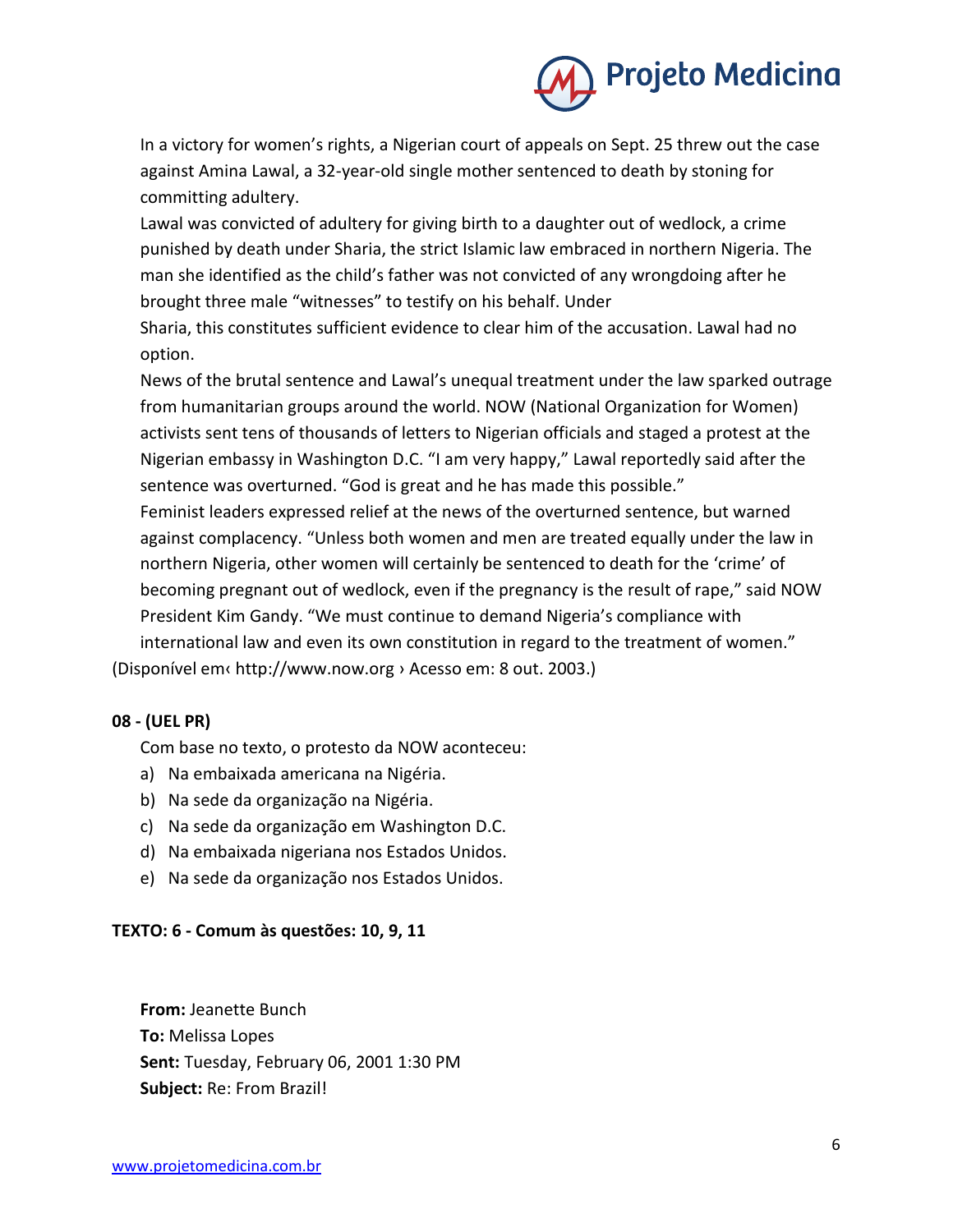

It is lovely to hear from you. Such a long letter too. We did have a grand Christmas. Deanna couldn't come, but we visited her in December so we saw all the kids. Then in January Dean and I went to Hattiesburg, where Karen lives, for Dean to receive the award for being an Ageless Hero. Our Insurance Co. selects nominations for old people who help others in spite of being old. Dean is certainly a good example. He helps all my friends who are widows with things that need a man or a man's advice.

He works around the church a lot too – even in the nursery. All the kids were there and all but two of the grandchildren were present for the Coffee and Luncheon. Deanna and her husband had to get in the car right after the Luncheon and head for home. They had to get up at 4:00 a.m. to arrive in time for the Coffee. We all had a great time. It is hard to get all three in one place because of their jobs. The girls have to go to work the day after a holiday. This was such a wonderful occasion. They had to make extreme efforts to get there. They are proud of their father.

You spend a month with the whole family? I don't think we could stand it that long. Maybe at the beach with a cook we could. Americans can never find that much leisure time. Our time must be compressed. Brazilians are more relaxed about time. I learned that living there. We treasure those years.

"Long time no see" is slang but well understood. Some formal people might feel it is making fun of Chinese people. We say it all the time. Where are you learning your slang? It is fun to know.

I'm glad your son is enjoying his stay in UK. Great way to pick up an English accent. They always sound so proper. Write again when you have a minute.

Much love, Jeanette Bunch

BUNCH, J. Re: From Brazil! Mensagem recebida por :< Mel@.iaboo.br > em: 06 fev. 2001.

#### **09 - (UFRN)**

A empresa seguradora mencionada

- a) ajuda a igreja a manter uma equipe de apoio aos idosos.
- b) recompensa creches-modelo com medalhas de honra ao mérito.
- c) seleciona idosos para serem premiados por suas atividades.
- d) mantém um serviço comunitário de consultoria para as viúvas.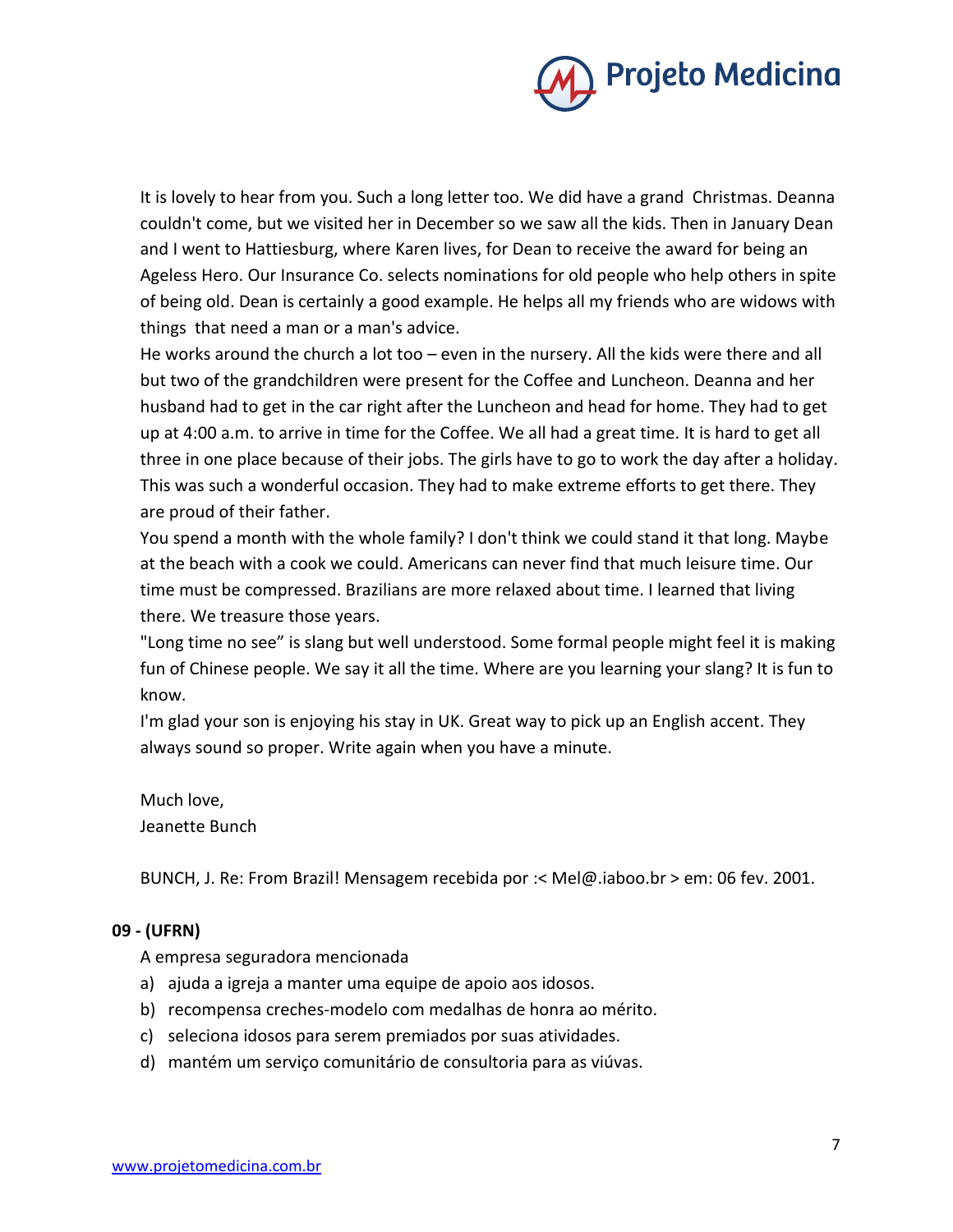

#### **10 - (UFRN)**

De acordo com o texto, pode-se afirmar que

- a) o casal atrasou-se para o café da manhã.
- b) a família superou dificuldades para se reunir.
- c) os genros ajudaram a receber os convidados.
- d) os netos se aborreceram durante a reunião.

#### **11 - (UFRN)**

O texto faz parte de uma

- a) revista eletrônica.
- b) campanha publicitária.
- c) correspondência informal.
- d) agenda turística.

#### **TEXTO: 7 - Comum às questões: 12, 13, 14**



On an airplane trip, I sat next to a woman and her five-year-old grandson. When I mentioned that I was a teacher, she asked him to count backward. He started: "20, 19 , 18 ,  $17...''$ 

"That was wonderful", I said. "Did you learn that in school?" "No, at home. From the microwave", he answered. (*Reader's Digest***,** July 1994).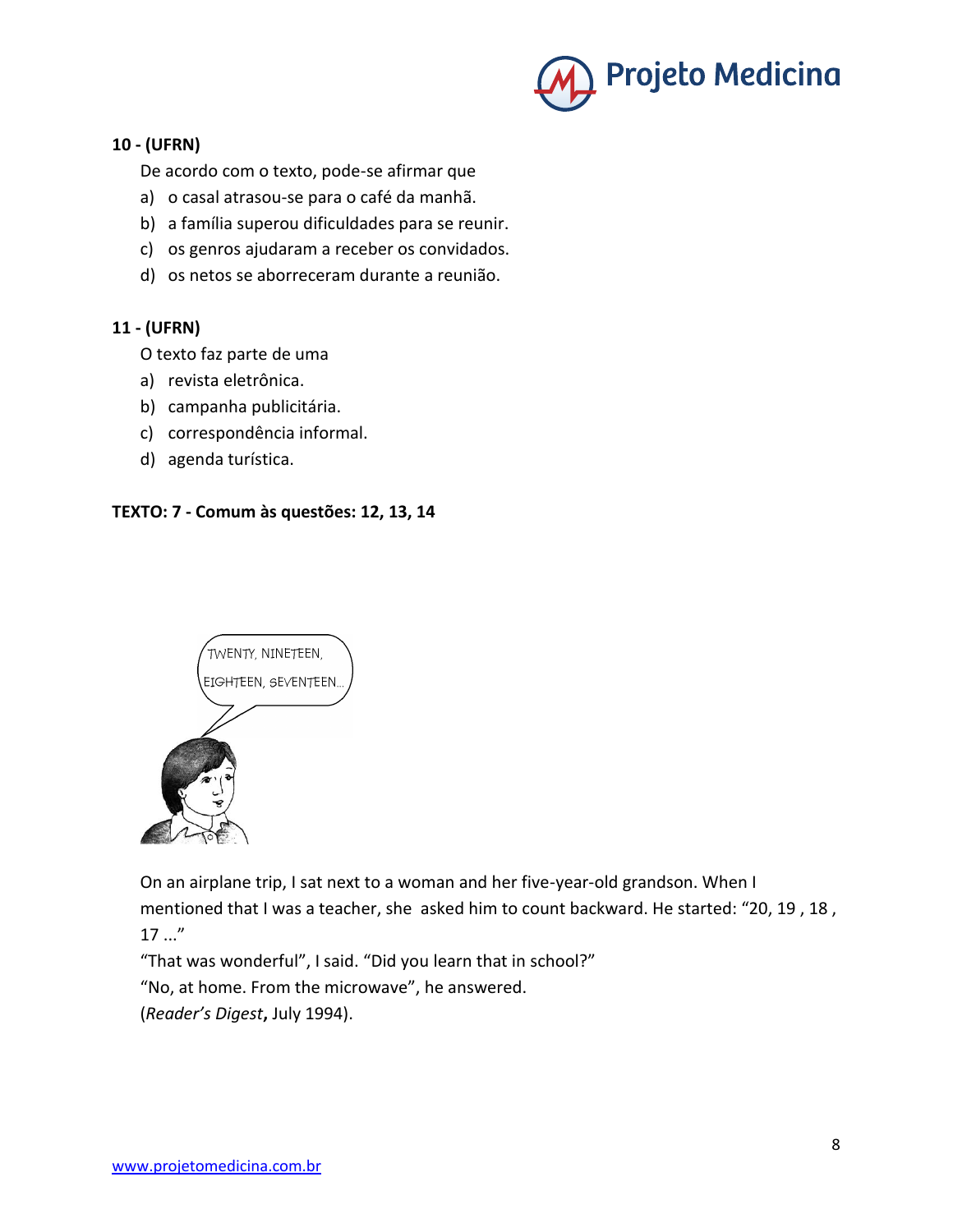

#### **12 - (UFPB)**

- This is a \_\_\_\_\_\_\_\_\_\_\_\_\_\_\_\_\_\_\_\_\_ story.
- a) sad
- b) love
- c) humorous
- d) horror
- e) detective

#### **13 - (UFPB)**

According to the text, the boy

- a) is not very young.
- b) teaches Mathematics.
- c) likes airplanes.
- d) is travelling with his mother
- e) has a microwave at home

#### **14 - (UFPB)**

The picture shows that

- a) walking in the snow is easy.
- b) some people like adventure.
- c) time is money.
- d) winter is a sunny season.
- e) the sun never shines in autumn.

#### **TEXTO: 8 - Comum às questões: 15, 16**

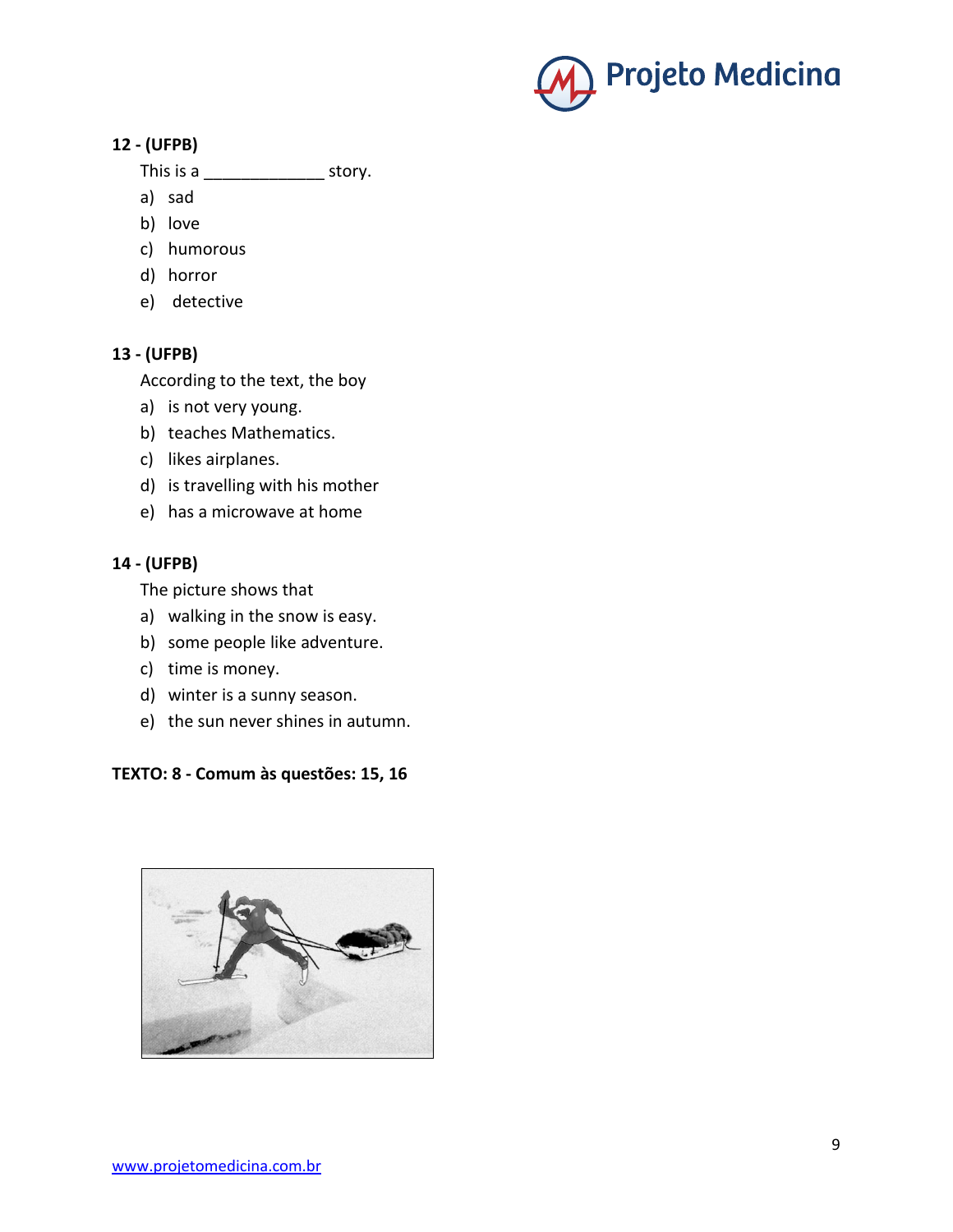

Everyone loves summer. It`s hot and sunny. You meet your friends on the beach. You sit and talk, drink a coke, eat a hot dog, go for a swim. But be careful. That sun can hurt you. It can burn your skin. It can even give you skin cancer.

(*Beach Life*, Macmillan do Brasil, 1997). (*Time***,** June 7, 1999.)

#### **15 - (UFPB)**

The text suggests that in summer

- a) people can have a good time.
- b) everything is really perfect.
- c) adolescents cannot swim.
- d) everyone always has a cold.
- e) nobody goes to the beach.

#### **16 - (UFPB)**

In the text, the sentence **"***It can burn your skin"* means that the sun

- a) is always bad for your skin.
- b) can cause skin problems.
- c) helps you have a beautiful skin.
- d) is never hot.
- e) cannot be dangerous.

#### **TEXTO: 9 - Comum à questão: 17**

#### **Eggs in a nest**



*Maiasaura* made nests in the ground. Their babies came out of eggs, like baby birds and crocodiles.

About 80-65 million years ago, North America was the home of a plant-eating dinosaur called *Maiasaura*. It was unusual because it made nests and looked after its babies. The name *Maiasaura* means "good mother lizard".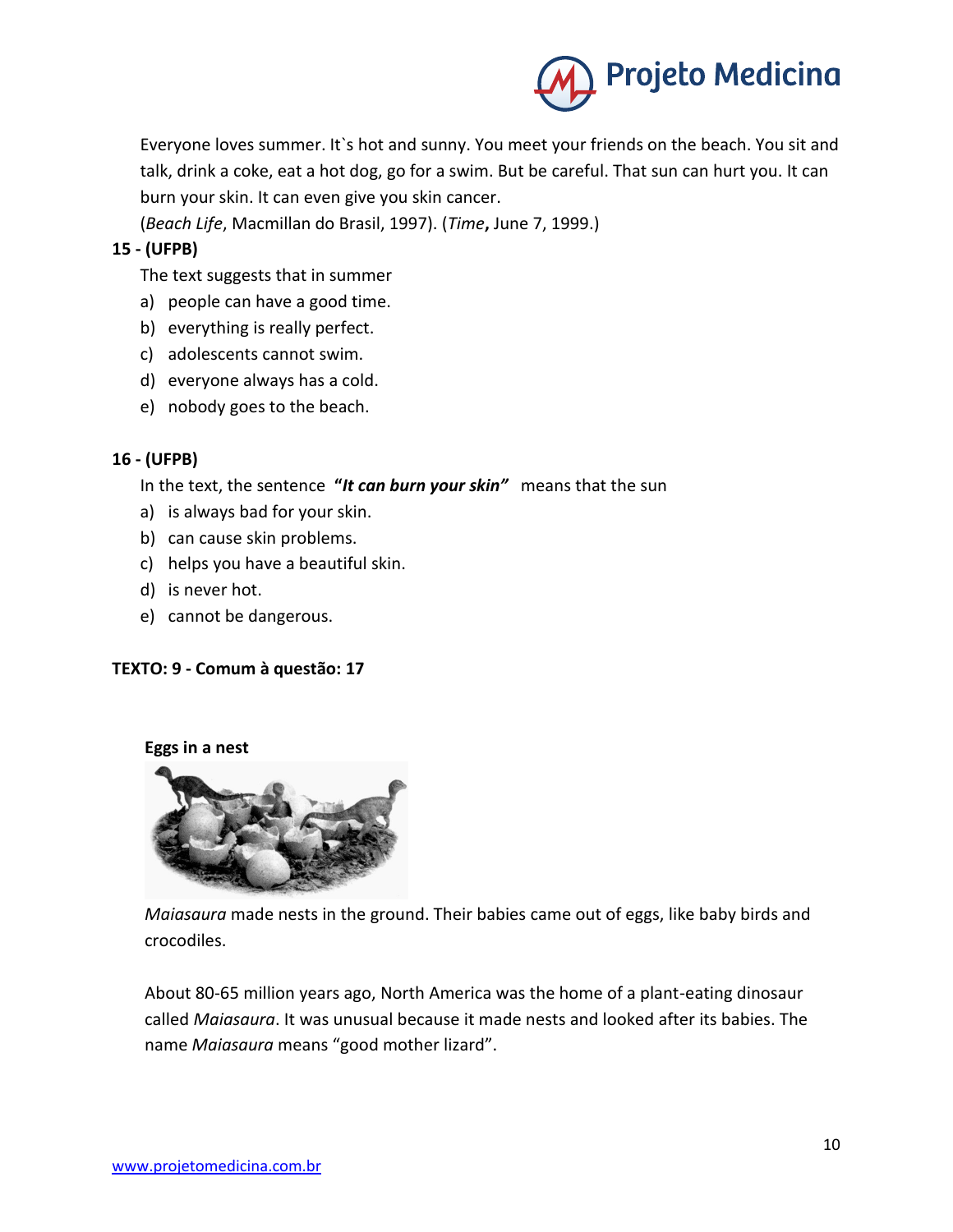

In Montana (USA) scientists found about 10,000 Maiasaura fossils in a huge group. The dinosaurs probably lived in herds. It is possible that they moved together from place to place, looking for fresh plant food

(ELT Graded Readers, **Dinosaurs**, DK, 2000)

#### **17 - (UFPB)**

The text suggests that scientists

- a) found all kinds of dinosaurs in North America.
- b) concluded that all dinosaurs made nests in the ground.
- c) found out a herbivorous species of dinosaurs.
- d) believed some dinosaurs lived alone.
- e) discovered bird and crocodile fossils in North America.

#### **TEXTO: 10 - Comum à questão: 18**



Hello stranger

Thanks for you suggestion. I had a good time!

It was amazing! : )))

The special effects were great. The reptiles looked so ugly and frightening… I am glad they are extinct now.

Talk to you later.

Rose xxx

**18 - (UFPB)**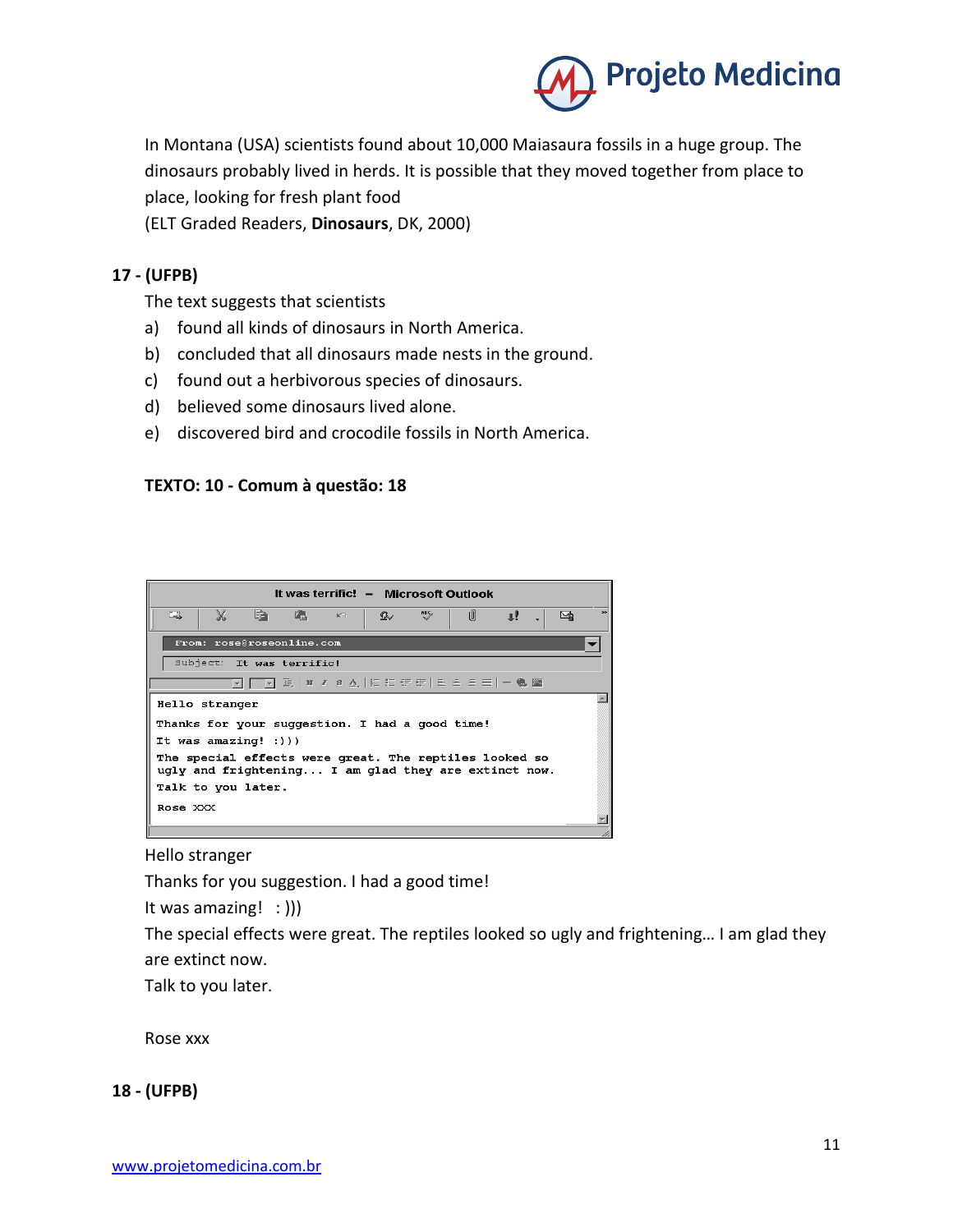

Rose wrote to

- a) a virtual friend.
- b) her boyfriend.
- c) a famous actor.
- d) a classmate.
- e) a close friend.

#### **TEXTO: 11 - Comum às questões: 19, 20**



There's a natural mystic blowing through the air; If you listen carefully now you will hear... Many more will have to suffer, Many more will have to die - don't ask me why. Things are not the way they used to be... One and all have to face reality now.

Bob Marley

#### **19 - (UFPB)**

Which of these statements is true according to **the picture of the globe**?

- a) The Earth never gets hot.
- b) Our planet is fine and healthy.
- c) Everyone on Earth is safe and sound.
- d) The Globe looks strong and happy.
- e) The world needs help.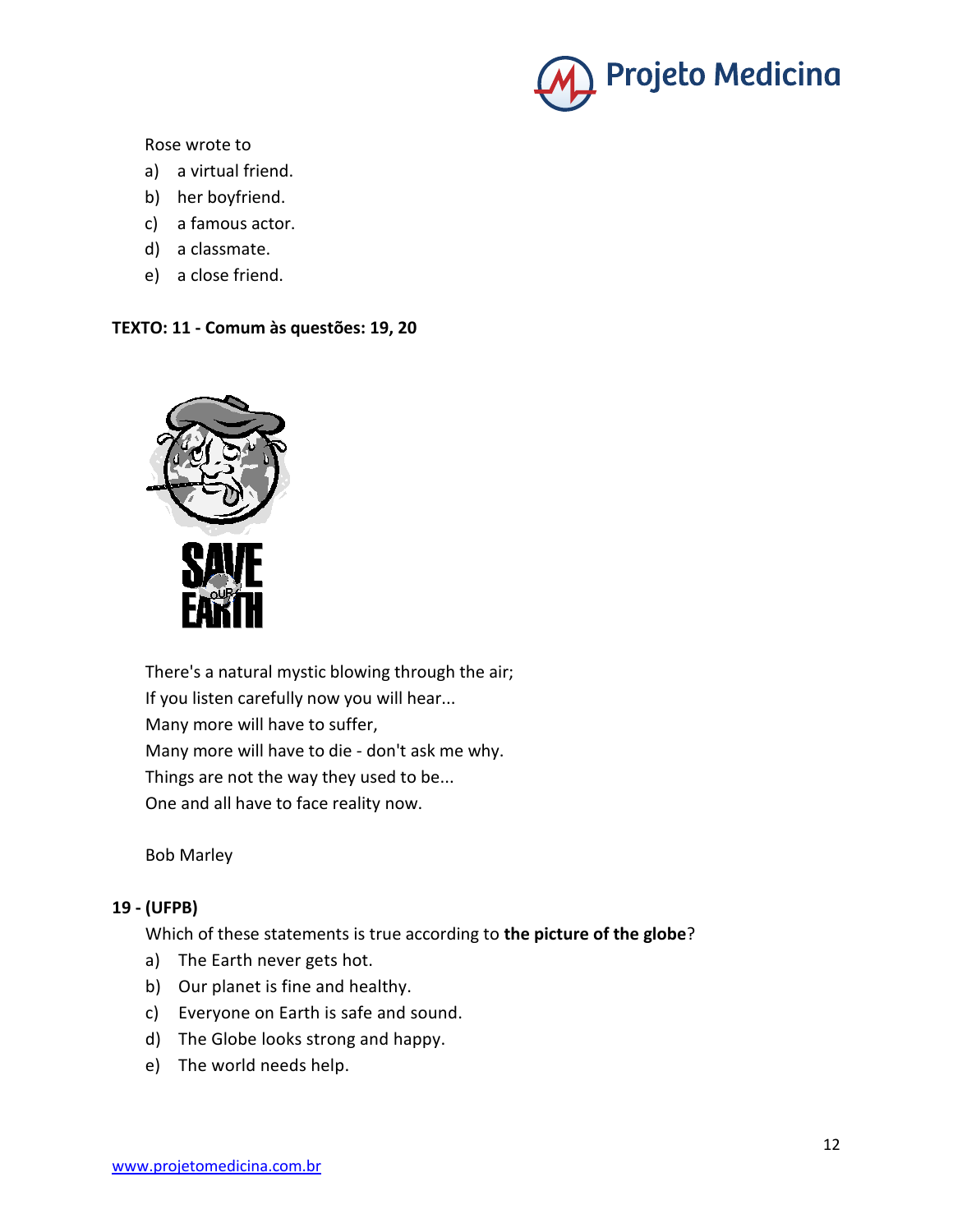

#### **20 - (UFPB)**

The **lines of the song** by Bob Marley tell us that

- a) in the future, things will be better than today.
- b) he is not worried about the world's problems.
- c) we have to ignore what is happening to the world.
- d) nowadays things are different from the past.
- e) everything will be all right soon.